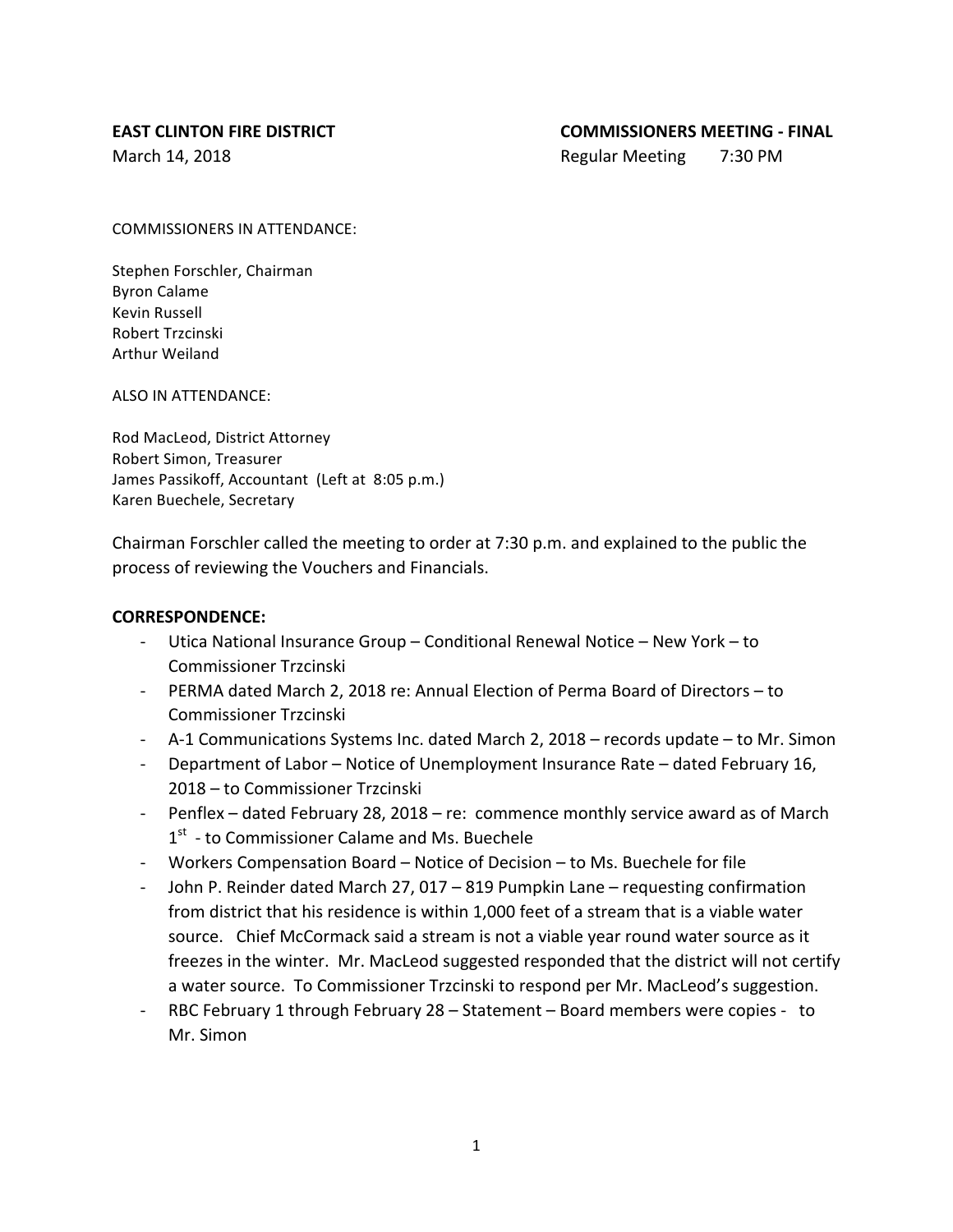### **MINUTES:**

Motion to accept the February 14, 2018 regular meeting minutes as corrected by Commissioner Trzcinski and seconded by Chairman Forschler.

| <b>Commissioner Weiland</b>   | Ave | <b>Commissioner Calame</b> | Ave |
|-------------------------------|-----|----------------------------|-----|
| <b>Commissioner Trzcinski</b> | Ave | Chairman Forschler         | Aye |
| <b>Commissioner Russell</b>   | Ave |                            |     |
| Motion carried 5-0            |     |                            |     |

#### **FINANCIALS:**

Having reviewed the vouchers, a motion to pay the bills per the abstract dated as of March 14, 2018 made by Commissioner Russell and seconded by Commissioner Weiland with addition of check  $\#2091$  to Camper's World in the amount of \$469.62.

| <b>Commissioner Calame</b>  | Ave | <b>Commissioner Weiland</b>   | Ave |
|-----------------------------|-----|-------------------------------|-----|
| <b>Commissioner Russell</b> | Ave | <b>Commissioner Trzcinski</b> | Ave |
| Chairman Forschler          | Ave |                               |     |
| Motion carried 5-0.         |     |                               |     |

Motion to accept the bank statement for the period ending on February 28, 2018 made by Commissioner Russell and seconded by Commissioner Calame in agreement with the balance sheet as put forward by Mr. Passikoff with no exceptions.

| <b>Commissioner Weiland</b>   | Ave | <b>Commissioner Calame</b> | Ave |
|-------------------------------|-----|----------------------------|-----|
| <b>Commissioner Trzcinski</b> | Ave | Chairman Forschler         | Ave |
| <b>Commissioner Russell</b>   | Ave |                            |     |
| Motion carried 5-0.           |     |                            |     |

Chairman Forschler said we received the tax check from the town early in February and we need to accomplish the three transfers that were budgeted for. Mr. Passikoff explained the process. The transfers will be made from the tax monies to the capital fund, the building fund and the equipment fund. Chairman Forschler will provide the amounts to Mr. Simon so he can make the transfers with Mr. Passikoff's advice. The transfers will require a second signature. Commissioner Trzcinski asked if the amounts can be changed since the intention to transfer a certain amount was published. Mr. MacLeod said you can't put in less but you can put in more. You have to put in at least the amount you put in the budget. Chairman Forschler will provide the work sheet and will send the transfer amounts to Mr. Simon, Mr. Passikoff, and all the commissioners. 

Chairman Forschler said there were questions at the last meeting from a former commissioner about funds inappropriately transferred. Mr. Passikoff said we made some reclassifications as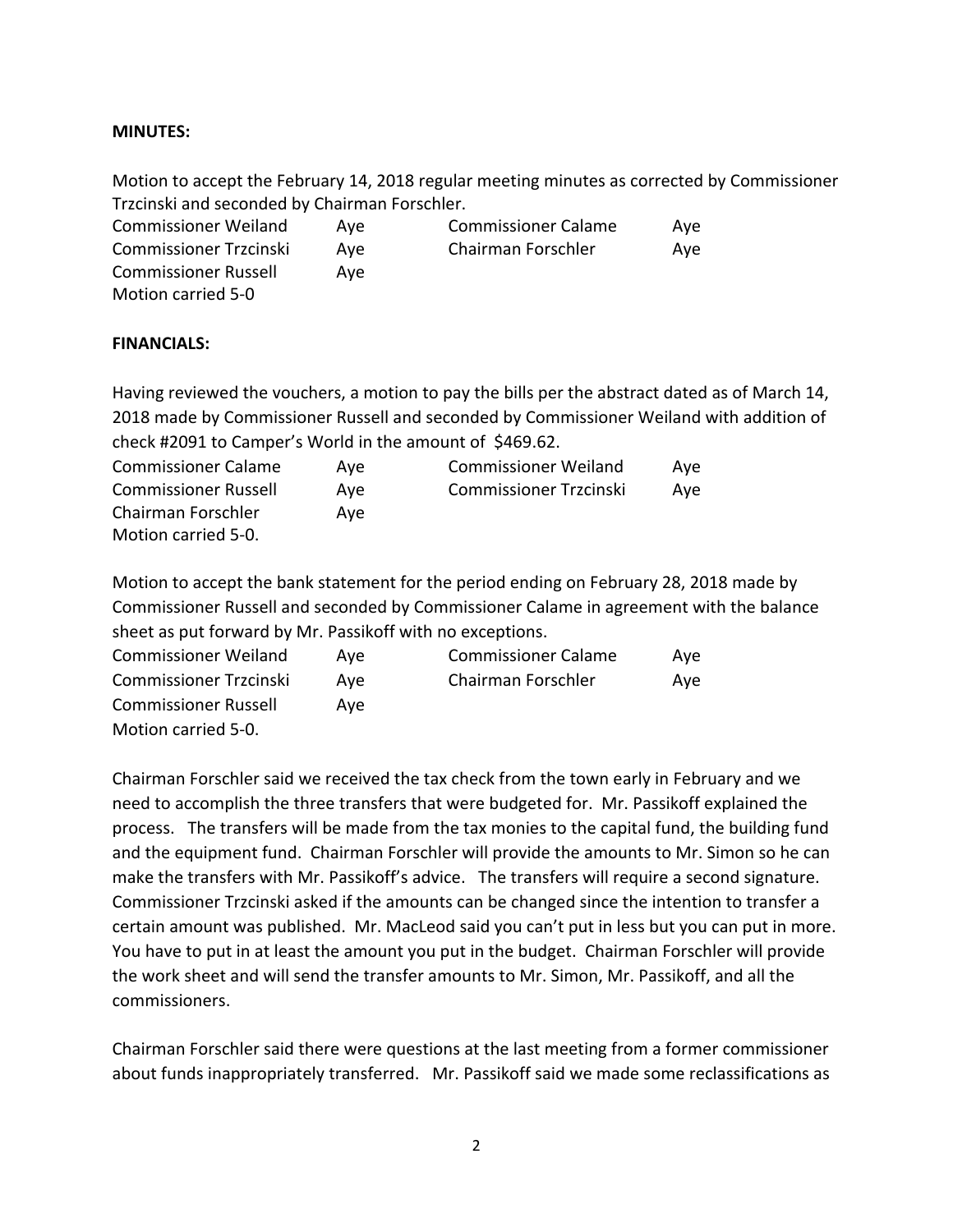some checks went to the wrong accounts. The year end document, which was submitted at tonight's meeting, will reflect those changes.

Mr. Passikoff said the AUD is done and the secretary will file with the town clerk. Mr. Simon can put on the District's website.

On the balance sheet, page 1 of 8, under fixed assets, there is a line item called construction in progress with an amount of \$52,000. This needs to be cleaned up. There is some confusion as to what we have in deposit with the architect. Commissioner Calame will contact the architects, Lyscum and McCormack, and figure out exactly what we have on deposit, what we owe them, what they owe us. Chairman Forschler said the Board will need to make a resolution to declare this is not an asset. Those plans for that specific building are not being used so should not be considered an asset.

As far as insurance in the AUD, Commissioner Trzcinski said we are paying substantially more  $$ he will meet with Mr. Passikoff to figure that out. Mr. Passikoff explained the interfund transfers on page 5 of the AUD which include a transfer to the building fund for the generator and to the repair fund for the boiler. On page 6, Fire, Pers Services is up from 2016 and Mr. Passikoff said it is probably a classification issue.

Last month, the District received the tax exempt letter for 2018. Commissioner Trzcinski asked if the District should have a tax exempt number. Mr. Passikoff said the Company has a number, the District has this letter. That is all the District needs.

**DEPARTMENT:** Monthly calls: 7 Year to Date:

- Driver training is going well.
- OSHA We are making sure we cover OSHA for the year. Each month, Mr. Estes records what is covered. Also, Rich comes in once a year to do an OSHA training. MES sells DVDs which covers OSHA training which may be worth purchasing. That would give us a three prong approach to covering OSHA – monthly meetings, yearly training, and the DVDs. Mr. Estes will provide the cost of the DVDs at the April meeting. He also suggested doing an assessment in the third quarter of the year so everyone knows where they are as far as training. The Department will supply the District with that report.
- We need to order accountability tags for the firefighters Chairman Forschler said those are a necessity so go ahead and order.
- Steve's truck needs an IPad. For \$700 per unit, Spotted Dog puts the unit in the truck and gives you directions to exactly where you are going. Chairman Forschler has no objection to that but said we have one telephone line we are paying for with no iPad.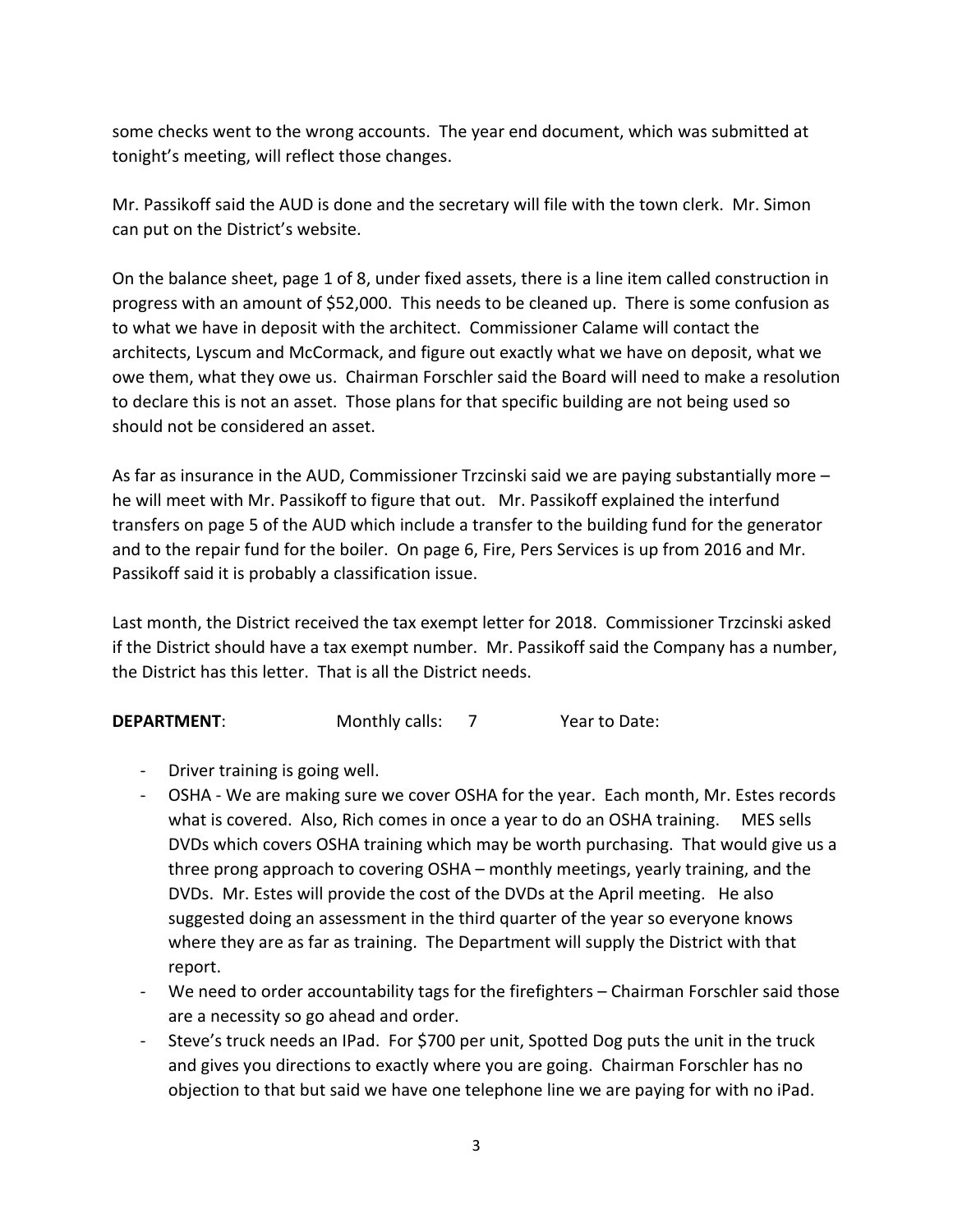We can't locate the broken iPad to return it. Mr. Estes will come back at the April meeting with the outcome of the missing iPad and the total bill.

- Chief McCormack would like to look into random drug testing for all firefighters. Commissioner Weiland will review the policy relative to random drug testing. This will be discussed at the April meeting.
- Chief McCormack suggested adding cameras to all vehicles in case of accidents for accountability. Chairman Forschler told him to come back with a price. Mr. MacLeod said there should be a policy as to how the video is handled, i.e. who gets it.
- Car 3 The cold water rescue drill was a success. We are now looking to include mutual aid to our drills. This month's drill is March 29th at 1800 hours and we will be doing vehicle extrication utilizing rescue jacks and airbags. We will be inviting the mutual aid companies to participate. During this training we make sure OSHA is covered.
- Driver training annual recertification continues. Every driver of every district vehicle must be recertified every year. Commissioner Trzcinski said it is documented so that needs to be sent to the insurance company.
- The inspection date for the site and vehicles is April  $7<sup>th</sup>$  at 1:00 p.m. The Company members are working to prepare the vehicles and are going through cabinets.
- Mr. Estes is picking up the rehab vehicle tomorrow. Mr. Simon handed him the check.
- Brush truck Chairman Forschler has been given the fleet bid on the cab and chassis and will be provided the cost for the insert unit. Chairman Forschler asked Mr. MacLeod if the four fleet program falls within the parameters of a state program  $-$  he will provide Mr. MacLeod with information on the program.
- Commissioner Trzcinski asked Mr. Estes to provide the names of the new drivers to him so he can get them to the insurance company.

**FIRE POLICE:** Edward Thompsett n/a

**SUPPORT**: n/a

**MEMBERSHIP:** n/a

**RESCUE:** Monthly Calls: 9 9 Year To Date: 25

Chairman Forschler said in January there were 18 EMS dispatches with 15 ambulance responses with an EMT present for 14. In February there were 10 EMS dispatches with 9 ambulance responses. This information is posted on the website.

Every year, preventative maintenance is done on the stair chair and suction unit and this was accomplished this week. Every three years, the NYS DOH inspection is done on an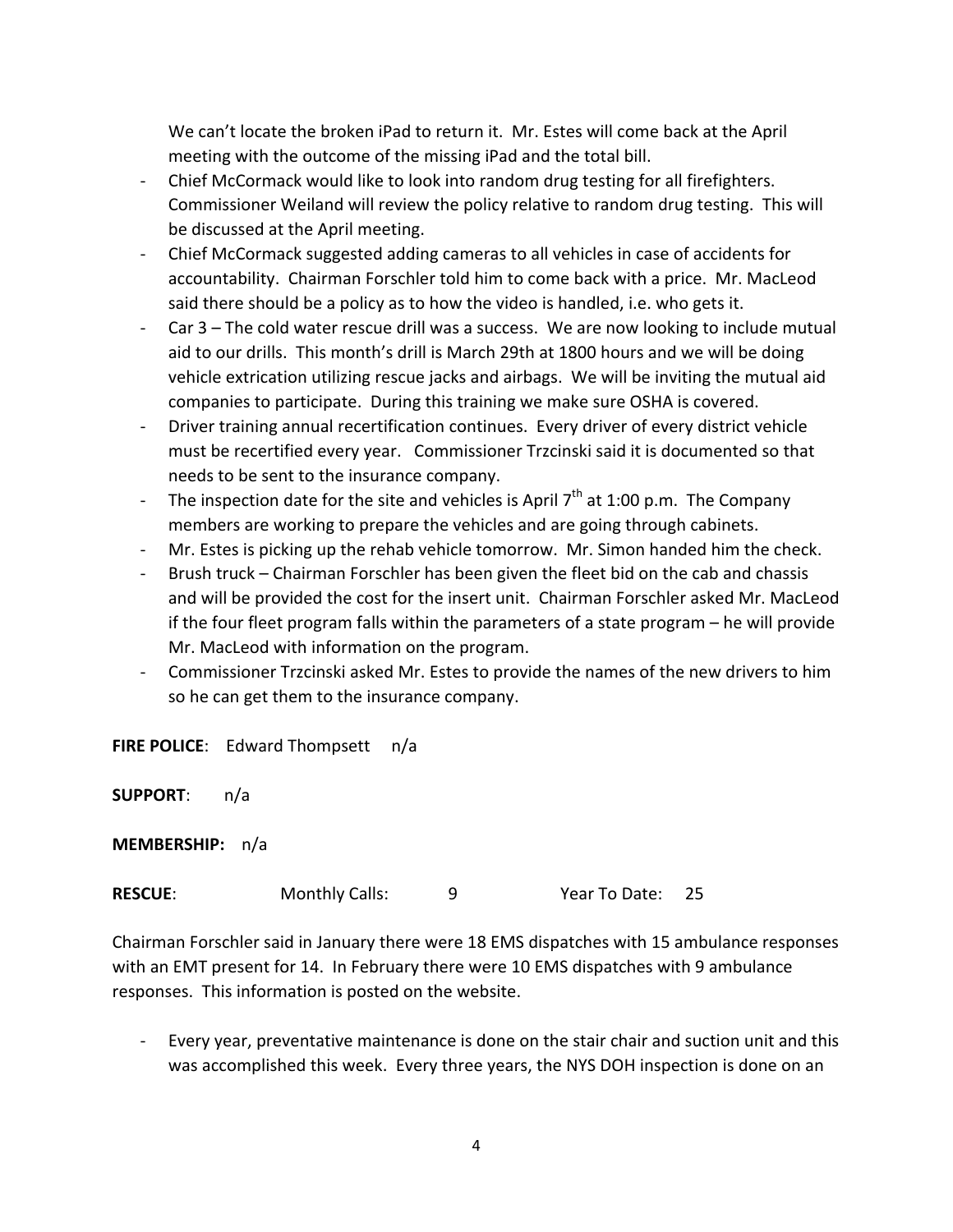ambulance and the first thing requested is preventative maintenance records. Chairman Forschler will file.

On February 22<sup>nd</sup> Chairman Forschler attended a meeting with other attendees including Ray Oberly, Town Supervisor, West Clinton EMS, and Kathy Tegtmeier. Dana Smith from the county was supposed to attend but could not make it. EMS response times for East and West Clinton were distributed for 2017. East Clinton's inability to respond to EMS only calls was 28%. For West Clinton it was 36%. West Clinton is trying a program to staff their ambulance with paid people and their inability to respond was higher with this program. There was some effort from the county to have East Clinton join with West Clinton to help pay the bill but Chairman Forschler said he can't see a justification for spending that money. A proposal was made to go back to the normal mutual aid situation that was set up for a long time and then went by the wayside - if by  $3<sup>rd</sup>$  dispatch the ambulance doesn't get off the floor, they would put out to other agencies for mutual aid. it is the District Chief's decision if we want to head that way or not. The District Chiefs would have to call dispatch and make that happen. Chairman Forschler said in 2017 East Clinton had a 28% inability to respond compared to 60 % in the previous five years. This is a function of additional volunteers. It is good progress and a reflection of the help the Fire Department is giving with helping out with driving. Chairman Forschler suggested taking the next step with a minimal partnership with West Clinton to try to make it better. Mr. Estes said we are already doing that for Stanford. At least once a month we've been there on EMS calls

Chairman Forschler said the Town Highway Department was extremely helpful in clearing both driveways at the height of the recent big storm where we had two EMS calls with unplowed driveways  $-$  another cooperative venture.

#### **OLD BUSINESS:**

LOSAP records keeper - There was discussion about reviewing the rate of pay for the LOSAP records keeper as a three month trial period was established at the January meeting  $-$  should this be reviewed now or at the April meeting. As of this meeting, Ms. Buechele has 18.5 hours in for 2018. Those hours should be turned in to Mr. Simon and Commissioner Calame to process for payment.

A motion to extend the trial period for another three months and review the rate of pay at that time was made by Commissioner Weiland and seconded by Commissioner Trzcinski. Commissioner Calame would like to change the rate of pay to \$25.00 per hour and extend this to the end of 2018. After discussion, Commissioner Weiland and Commissioner Trzcinski agreed to amend the motion to change the rate of pay to \$25.00 per hour for the remainder of 2018.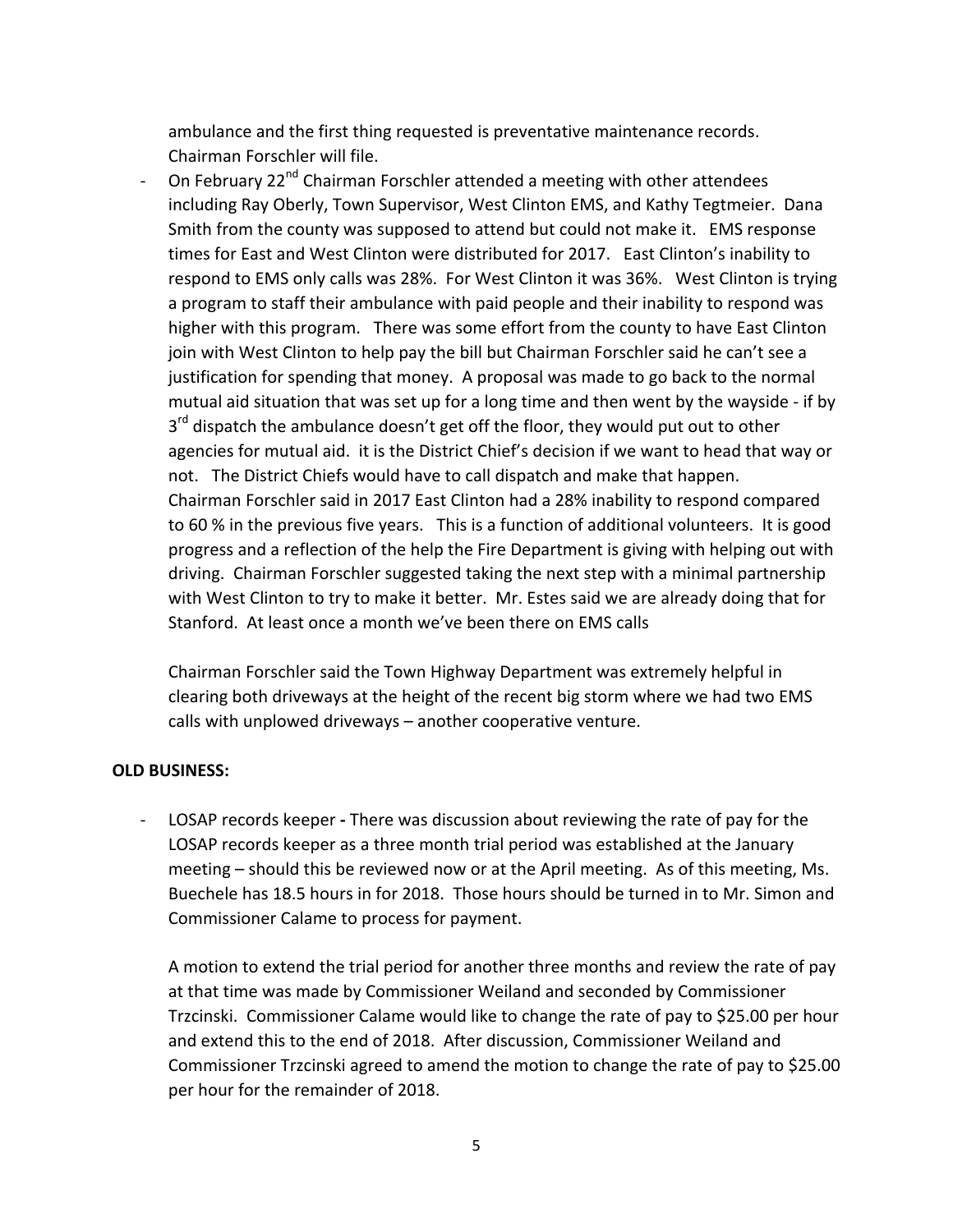| <b>Commissioner Weiland</b>   | Ave | <b>Commissioner Russell</b> | Ave |
|-------------------------------|-----|-----------------------------|-----|
| <b>Commissioner Trzcinski</b> | Ave | Chairman Forschler          | Aye |
| <b>Commissioner Calame</b>    | Ave |                             |     |
| Motion carried 5-0.           |     |                             |     |

| <b>Commissioner Russell</b> | Ave |
|-----------------------------|-----|
| Chairman Forschler          | Aye |

- $\textsf{LOSAP}-\textsf{Awarding}$  of officer and civil points  $-\textsf{Commissioner}$  Calame said he thinks it is appropriate to continue to award points for calendar 2017 even though the extended terms of officers won't be completed until April. He based this suggestion on comptroller regulations which state that if a department has spring elections and the terms will not completed until after the close of the LOSAP/calendar year, points should be credited for 2017. Mr. MacLeod agreed.
- Generator Commissioner Russell said the trucking company delivered the generator. It is in Red Hook. The installation has been pushed to next week to organize and avoid Tuesday's predicted storm.
- Surety bonding Commissioner Trzcinski said the bonding is in process all paperwork has been dropped off this afternoon.
- The following was offered by Commissioner Calame, who moved its adoption, seconded by Chairman Forschler,

WHEREAS, eligible voters residing within the East Clinton Fire District approved, at a referendum held on October 14, 2008, the establishment of a Service Award Program for volunteer firefighters of the East Clinton Fire District in accordance with Article 11-A of the New York State General Municipal Law (hereinafter the "Program"); and

WHEREAS, Section 4 of the Program provides, inter alia, in pertinent part, that: "The monthly payment accrued Service Award shall be equal to \$20 for each year of Service Award Program service credit earned.", and

WHEREAS, Section 5 of the Program provides, inter alia, in pertinent part, that: "The \$20 monthly lifetime payment service award shall be increased to \$30 after and only if the Internal Revenue Service Code is amended to provide consistent federal income tax treatment for both \$20 and \$30 service award payments", and

WHEREAS, the Internal Revenue Code has been amended to provide consistent federal income tax treatment for both \$20 and \$30 service award payments, and

WHEREAS, the Board desires to amend the Program such that the monthly payment accrued Service Award shall continue to be equal to \$20 for each year the Program's service credit earned by deleting the following sentence from Section 5 of the Program: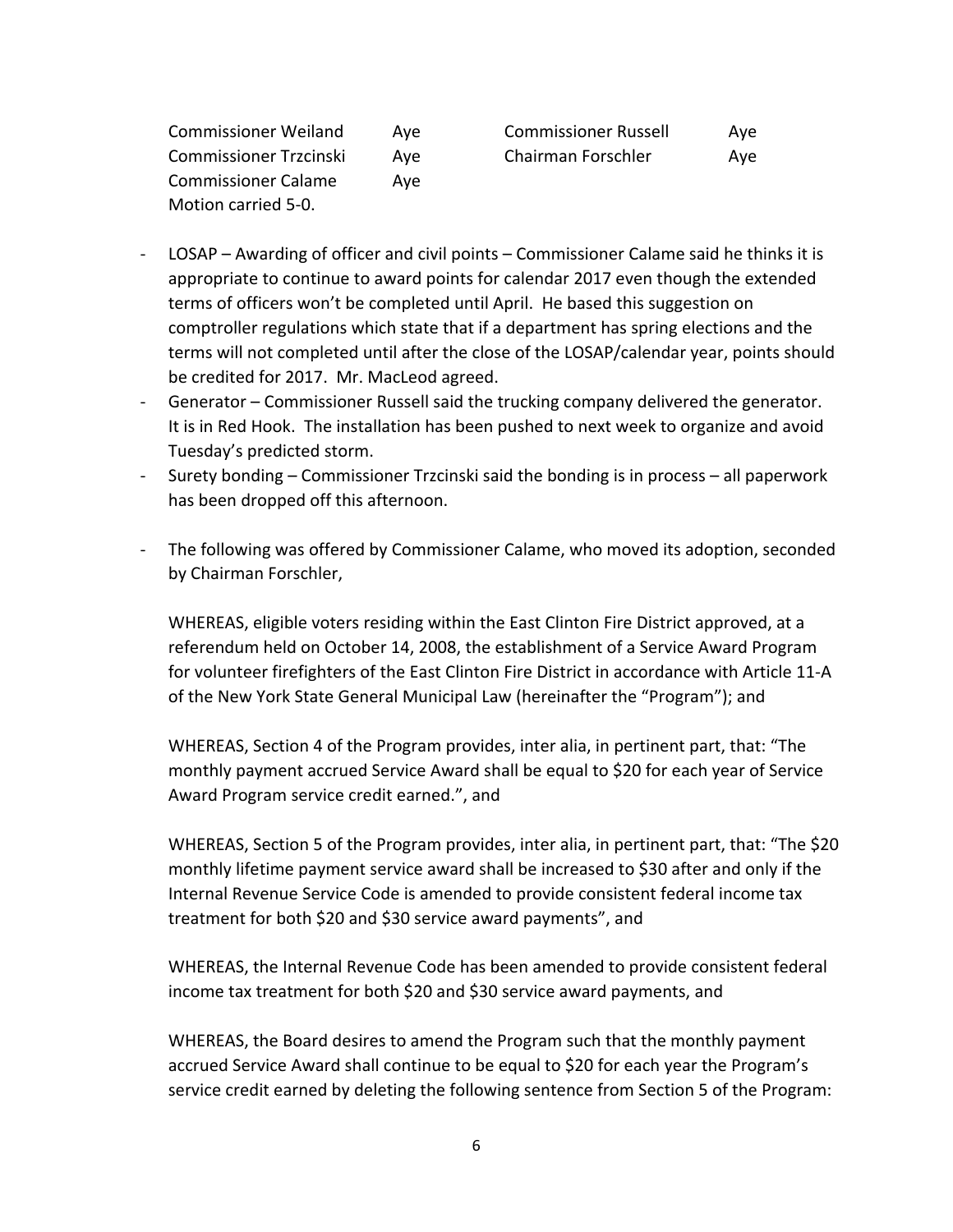"The \$20 monthly lifetime payment service award shall be increased to \$30 after and only if the Internal Revenue Code is amended to provide consistent federal income tax treatment for both \$20 and \$30 service award payments", which amendment to the Program would have no increase in the estimated annual cost per covered participant;

WHEREAS; New York State Service Award Programs are governed by Article 11-A of the General Municipal Law which provides that any amendment to a Service Awards Program shall be subject to a mandatory referendum of the eligible voters residing within the East Clinton Fire District to determine if such amendment shall be adopted.

NOW, THEREFORE, BE IT RESOLVED, that Section 5 of the Program be amended to delete the following sentence: "The \$20 monthly lifetime payment service award shall be increased to \$30 after and only if the Internal Revenue Code is amended to provide consistent federal income tax treatment for both \$20 and \$30 service award payments." Such that Section 5 shall read, in full, as follows: "All service award payments are subject to any adjustment that may be required by application of the Internal Revenue Code for Participants in the East Clinton Fire District Service Award Program to be liable for payment of federal income tax only after that have begun to be paid their Accrued Service Award; and

BE IT FURTHER RESOLVED that all other provisions of the East Clinton Fire District Service Award Program shall not change and the Program shall continue to be administered by the Board in accordance with Article 11-A of the New York State General Municipal Law as such law is amended from time to time; and

BE IT FURTHER RESOLVED that this resolution is adopted subject to approval of the eligible voters residing within the East Clinton Fire District at a special election to be held on May 8, 2018, and the Fire District Secretary is hereby authorized and directed to prepare ballots in substantially the following form:

SHALL THE RESOLUTION, ADOPTED BY THE EAST CLINTON FIRE DISTRICT BOARD OF FIRE COMMISSIONERS ON MARCH 14, 2018, AMENDING SECTION 5 OF THE EAST CLINTON FIRE DISTRICT SERVICE AWARD PROGRAM BY DELETING THE FOLLOWING SENTENCE: "THE \$20 MONTHLY LIFETIME PAYMENT SERVICE AWARD SHALL BE INCREASED TO \$30 AFTER AND ONLY IF THE INTERNAL REVENUE CODE IS AMENDED TO PROIVDE CONSISTENT FEDERAL INCOME TAX TREATMENT FOR BOTH \$20 AND \$30 SERVICE AWARD PAYMENTS." SUCH THAT SAID SECTION 5 SHALL READ, IN FULL, AS FOLLOWS: "ALL SERVICE AWARD PAYMENTS ARE SUBJECT TO ANY ADJUSTMENT THAT MAY BE REQUIRED BY APPLICATION OF THE INTERNAL REVENUE CODE FOR PARTICIPANTS IN THE EAST CLINTON FIRE DISTRICT SERVICE AWARD PROGRAM TO BE LIABLE FOR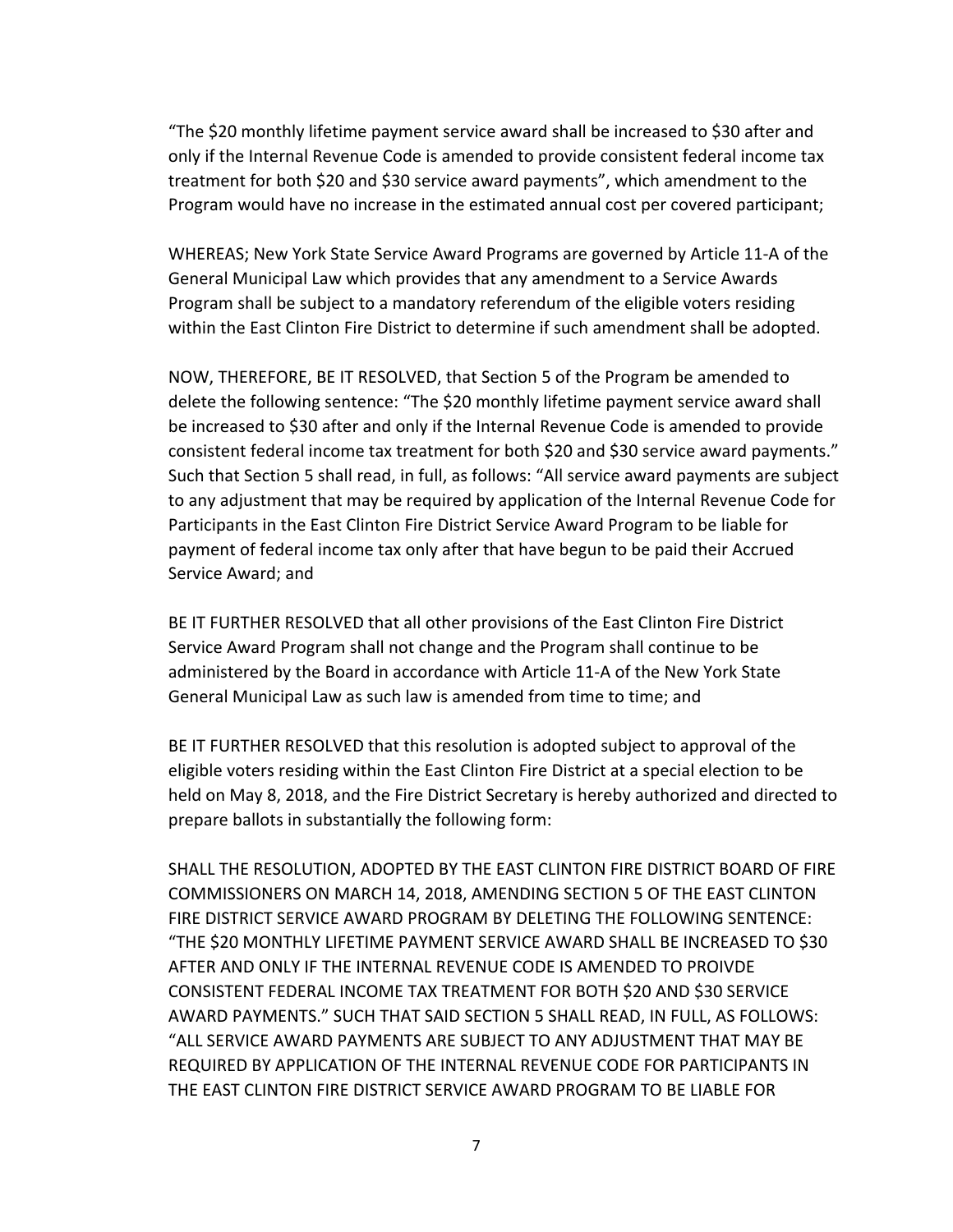PAYMENT OF FEDERAL INCOME TAX ONLY AFTER THAT HAVE BEGUN TO BE PAID THEIR ACCRUED SERVICE AWARD." BE ADOPTED?

This resolution would maintain the current \$20 monthly award program and not increase to \$30 as was written in the original in referendum passed in 2008. The Board in 2008 could not obligate this Board to increase LOSAP to \$30 a month.  $\,$  Mr. MacLeod said this resolution amends Section 5 of the LOSAP to eliminate the \$30 benefit which is the best way to accomplish the goal of keeping the benefit at \$20. If the language remains, the question of \$20 or \$30 could come up every year. If in the future the Board wants to go to the \$30 benefit, it would do so by resolution and the public would have to vote. Since the \$20 is maintaining, no actuarial statement of cost would be necessary. Commissioner Calame said this is a good explanation and fits the need of the situation. Mr. MacLeod said he and other attorneys dealing with this issue expect the comptroller's office to issue an opinion to that effect. Many other districts are faced with this question.

The question of the adoption of the foregoing resolution was duly put to a vote on roll call which resulted as follows:

| <b>Commissioner Calame</b>  | Ave | <b>Commissioner Trzcinski</b>                                             | Aye |
|-----------------------------|-----|---------------------------------------------------------------------------|-----|
| <b>Commissioner Russell</b> | Ave | Chairman Forschler                                                        | Aye |
| <b>Commissioner Weiland</b> | Nav |                                                                           |     |
|                             |     | Motion carried 4-1-0; the resolution was thereupon declared duly adopted. |     |

The following resolution was offered by Commissioner Trzcinski, who moved its adoption, seconded by Commissioner Calame, to wit:

WHEREAS, eligible votes residing within the East Clinton Fire District approved, at a referendum held on October 14, 2008, the establishment of a Service Award Program for volunteer firefighters of the East Clinton Fire District in accordance with Article 11-A of the New York State General Municipal Law (hereinafter the "Program"); and

WHEREAS, Section 6 of the Program provides, in full, that "A Participant's accrued Service Award shall become fully vested (i.e. a Participant shall obtain nonforfeitable right to his or her accrued Service Award) after he or she earns and does not permanently forfeit Service Award Program service credit for at least five (5) years of active volunteer firefighter service; or, attains age 55 while an Active Member; or is awarded a Service Award Program total and permanent disability benefit payment or dies." And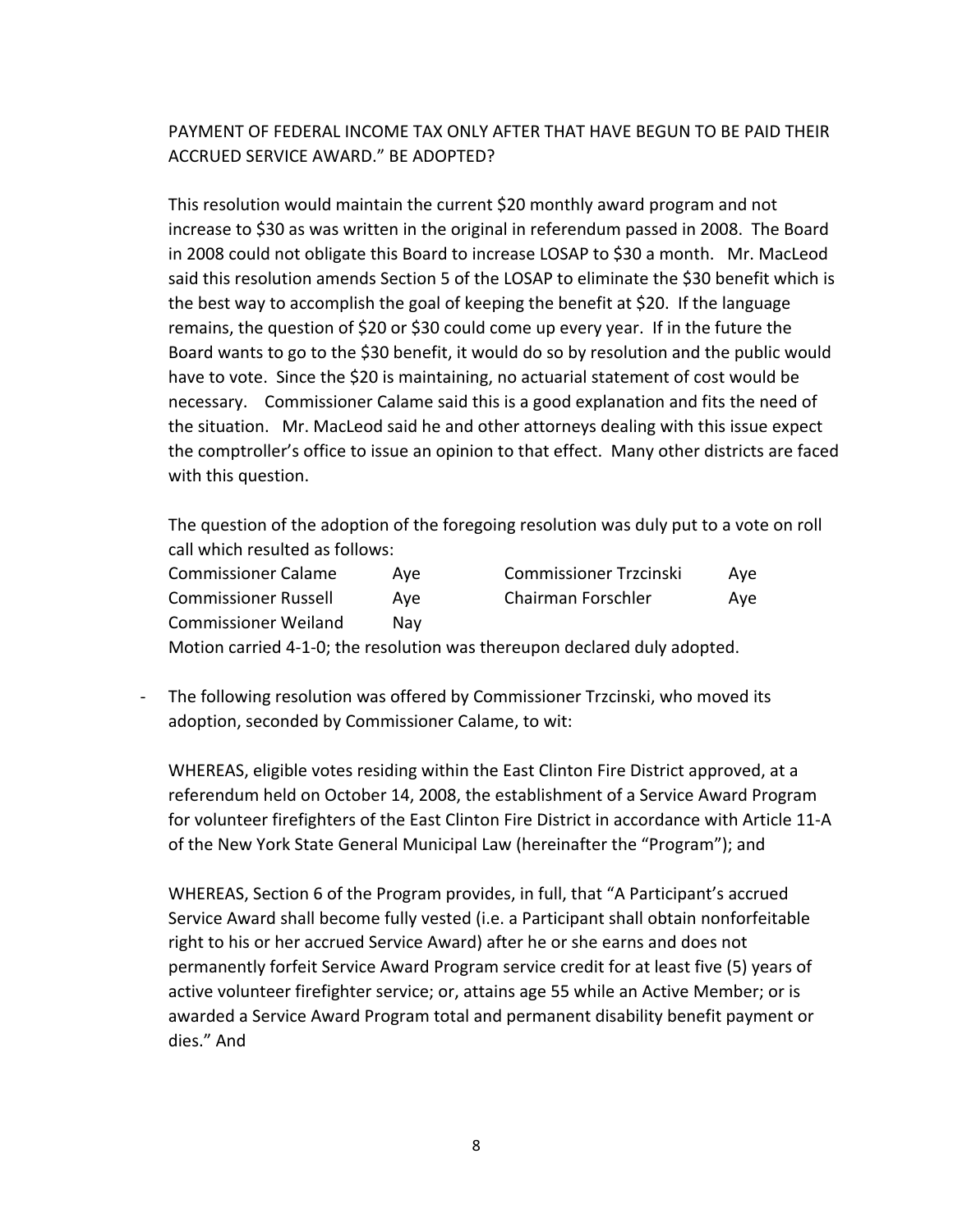WHEREAS, the Board desires to amend the Program such that Section 6 of the Program provides, in full, that: "A Participant's accrued Service Award shall become fully vested (i.e. a Participant shall obtain nonforfeitable right to his or her accrued Service Award) after he or she earns and does not permanently forfeit Service Award program service credit for at least five (5) years of active volunteer firefighter service; or, attains age 62 while an Active Member; or is awarded a Service Award Program total and permanent disability benefit payment; or dies; and entitlement age is hereby 62 years of age, which amendment to the Program would have no increase in the estimated annual cost per covered participant; and

WHEREAS, New York State Service Award Programs are governed by Article 11-A of the General Municipal Law which provides that any amendment to a Service Awards Program shall be subject to a mandatory referendum of the eligible voters residing within the East Clinton Fire District to determine if such amendment shall be adopted.

NOW, THEREFORE, BE IT RESOLVED, that Section 6 of the Program be amended to read, in full, as follows: A Participant's accrued Service Award shall become fully vested (i.e. a Participant shall obtain nonforfeitable right to his or her accrued Service Award) after he or she earns and does not permanently forfeit Service Award program service credit for at least five (5) years of active volunteer firefighter service; or, attains age 62 while an Active Member; or is awarded a Service Award Program total and permanent disability benefit payment; or dies; and entitlement age is hereby 62 years of age", and

BE IT FURTHER RESOLVED that all other provisions of the East Clinton Fire District Service Award Program shall not change and the Program shall continue to be administered by the Board in accordance with Article 11-A of the New York State General Municipal Law as such law is amended from time to time; and

BE IT FURTHER RESOLVED that this resolution is adopted subject to approval of the eligible voters residing within the East Clinton Fire District at a special election to be held on May 8, 2018, and the Fire District Secretary is hereby authorized and directed to prepare ballots in substantially the following form:

SHALL THE RESOLUTION, ADOPTED BY THE EAST CLINTON FIRE DISTRICT BOARD OF FIRE COMMISSIONERS ON MARCH 14, 2018, AMENDING SECTION 6 OF THE EAST CLINTON FIRE DISTRICT SERVICE AWARD PROGRAM SUCH THAT SAID SECTION 6 SHALL READ, IN FULL, AS FOLLOWS: "A PARTICIPANT'S ACCRUED SERVICE AWARD SHALL BECOME FULLY VESTED (I.E. A PARICIPANT SHALL OBTAIN NONFORFEITABLE RIGHT TO HIS OR HER ACCRUED SERVICE AWARD) AFTER HE OR SHE EARNS AND DOES NOT PERMANENTLY FORFEIT SERVICE AWARD PROGRAM SERVICE CREDIT FOR AT LEAST FIVE (5) YEARS OF ACTIVE VOLUNTEER FIREFIGHTER SERVICE; OR, ATTAINS AGE 62 WHILE AN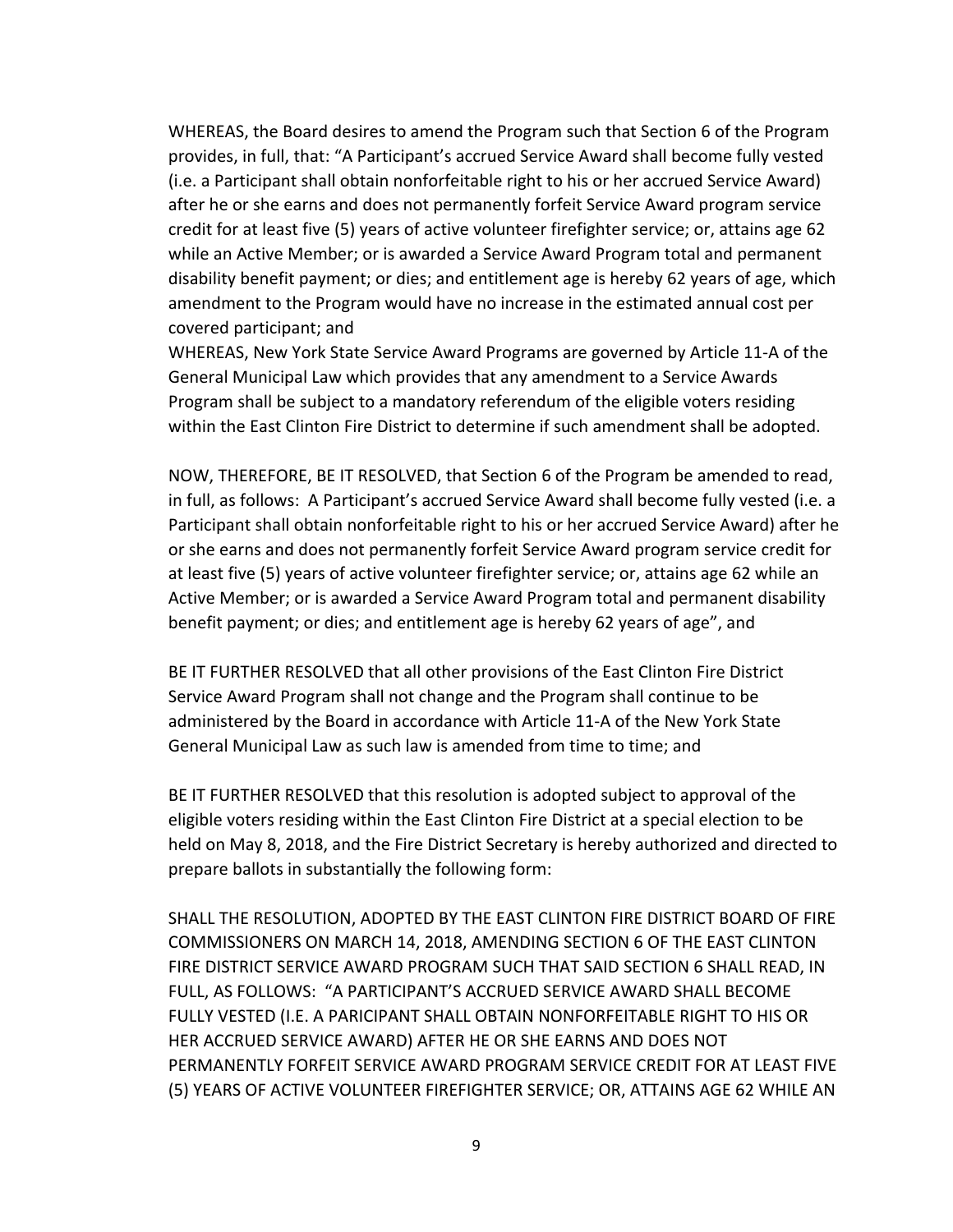### ACTIVE MEMBER; OR IS AWARDED A SERVICE AWARD PROGRAM TOTAL AND PERMANENT DISABILITY BENEFIT PAYMENT; OR DIES, AND ENTITLEMENT AGE IS HEREBY 62 YEARS OF AGE." BE ADOPTED?

Commissioner Weiland asked what about entitlement – the age of entitlement still stands at 55. If we are not changing that, we have a much higher out year cost than if we changed the age of entitlement to 60 or 65. This language is just changing vesting. Penflex is using entitlement. Commissioner Calame said changing the age you can collect from age 55 to 65 is Mr. MacLeod's understanding of the intent - no actuarial evaluation is necessary as the program cost will not increase. People currently age 55 and currently getting paid will not be impacted. Anybody who is getting points now will not be affected. Only people not vested would be affected. Commissioner Weiland said entitlement age is a term but is not defined. Language needs to be added to the motion. After additional discussion and consideration, Mr. MacLeod suggested adding to the resolution "Entitlement age is herein defined as being 65 years of age." And again, it will not affect people who have made their 50 points at least once in the program. The annual actuary report is important as it tells you how much you are funded. It should be at a 90 to 95% level. Chairman Forschler said there is a proposal to add additional language to the resolution stating "Entitlement age is herein defined as 65 years of age". That change is acceptable to Commissioners Trzcinski and Calame. The vesting is clear in the current plan, five years or 55 with however many years of service or total permanent disability from line or duty or death. Whether you are vested or not, you won't get payments until 65 in the change you are proposing. Commissioner Russell said Pleasant Valley uses 60 years of age. He does not like 65 as he thinks it will hinder getting people to join; he is more in favor of 60. Chairman Forschler agrees with Commissioner Russell and that 62 is probably more palatable and will give more incentive to people to join. Mr. MacLeod said 60 or 62 is more common number. Commissioners Trzcinski, Calame and Weiland all agree with 62. Commissioners Trzcinski and Calame are in agreement to change the motion from 65 to 62. Chairman Forschler stated that the vote is to change the age to 62 and to add the verbiage "Entitlement age is herein defined as 62 years of age."

The question of the adoption of the foregoing resolution was duly put to a vote on roll call, which resulted as follows:

| <b>Commissioner Calame</b>  | Ave | <b>Commissioner Trzcinski</b>                                            | Ave |
|-----------------------------|-----|--------------------------------------------------------------------------|-----|
| <b>Commissioner Russell</b> | Nav | Chairman Forschler                                                       | Ave |
| <b>Commissioner Weiland</b> | Ave |                                                                          |     |
|                             |     | Motion sarried A 1 0. The resolution was thereupen declared duly adopted |     |

Motion carried 4-1-0. The resolution was thereupon declared duly adopted.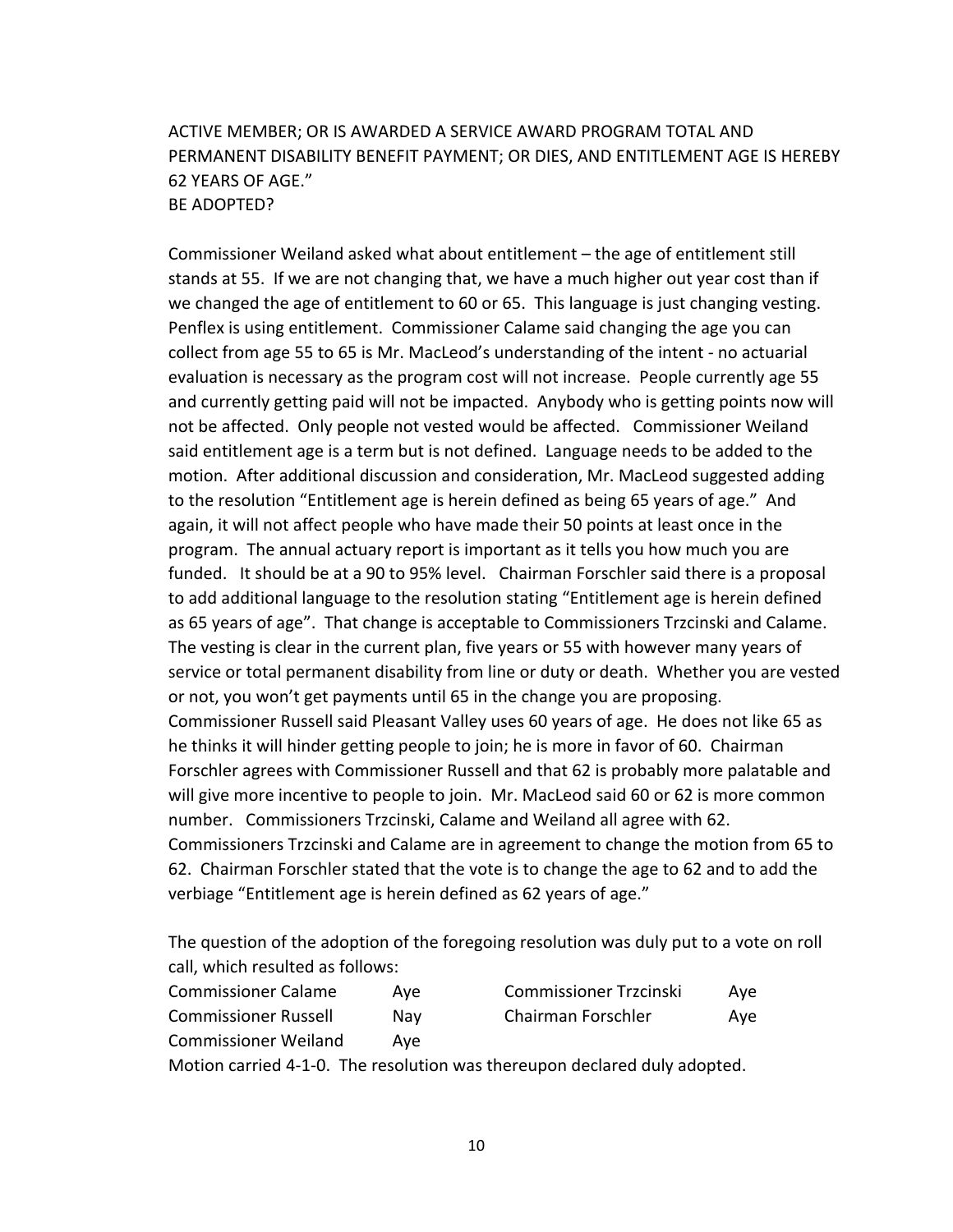The following resolution was offered by Commissioner Weiland, who moved its adoption, seconded by Commissioner Trzcinski, to-wit:

BE IT RESOLVED, by the Board, as follows:

Section 1. A special election of the qualified voters of the East Clinton Fire District, Town of Clinton, Dutchess County, New York, is hereby authorized to be held on May 8, 2018, at the East Clinton Fire District Firehouse, 9 Firehouse Lane, Clinton Corners, New York, between the hours of 5:00 P.M. and 9:00 P.M. for the purpose of voting by ballot on the adoption or rejection of the following two resolutions adopted by the Board on March 14, 2018:

# EAST CLINTON FIRE DISTRICT RESOLUTION TO AMEND SECTION 5 OF THE EAST CLINTON FIRE DISTRICT SERVICE AWARDS PROGRAM

WHEREAS, eligible votes residing within the East Clinton Fire District approved, at a referendum held on October 14, 2008, the establishment of a Service Award Program for volunteer firefighters of the East Clinton Fire District in accordance with Article 11-A of the New York State General Municipal Law (hereinafter the "Program"); and

WHEREAS, Section 4 of the Program provides, inter alia, in pertinent part, that: "The monthly payment accrued Service Award shall be equal to \$20 for each year of Service Award Program service credit earned.", and

WHEREAS, Section 5 of the Program provides, inter alia, in pertinent part, that: "The \$20 monthly lifetime payment service award shall be increased to \$30 after and only if the Internal Revenue Service Code is amended to provide consistent federal income tax treatment for both \$20 and \$30 service award payments", and

WHEREAS, the Internal Revenue Code has been amended to provide consistent federal income tax treatment for both \$20 and \$30 service award payments, and

WHEREAS, the Board desires to amend the Program such that the monthly payment accrued Service Award shall continue to be equal to \$20 for each year the Program's service credit earned by deleting the following sentence from Section 5 of the Program: "The \$20 monthly lifetime payment service award shall be increased to \$30 after and only if the Internal Revenue Code is amended to provide consistent federal income tax treatment for both \$20 and \$30 service award payments", which amendment to the Program would have no increase in the estimated annual cost per covered participant;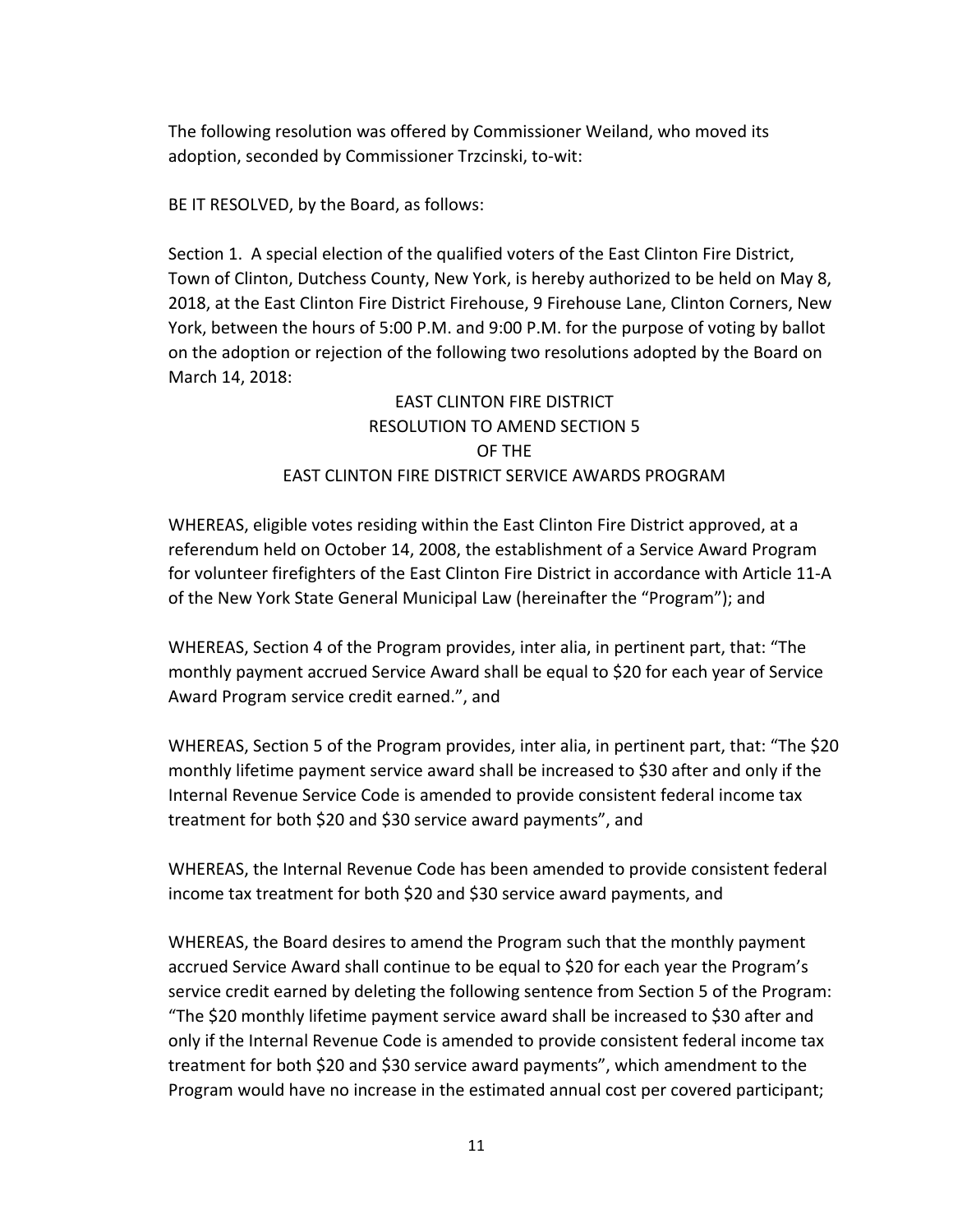WHEREAS; New York State Service Award Programs are governed by Article 11-A of the General Municipal Law which provides that any amendment to a Service Awards Program shall be subject to a mandatory referendum of the eligible voters residing within the East Clinton Fire District to determine if such amendment shall be adopted. NOW, THEREFORE, BE IT RESOLVED, that Section 5 of the Program be amended to delete the following sentence: "The \$20 monthly lifetime payment service award shall be increased to \$30 after and only if the Internal Revenue Code is amended to provide consistent federal income tax treatment for both \$20 and \$30 service award payments." Such that Section 5 shall read, in full, as follows: "All service award payments are subject to any adjustment that may be required by application of the Internal Revenue Code for Participants in the East Clinton Fire District Service Award Program to be liable for payment of federal income tax only after that have begun to be paid their Accrued Service Award; and

BE IT FURTHER RESOLVED that all other provisions of the East Clinton Fire District Service Award Program shall not change and the Program shall continue to be administered by the Board in accordance with Article 11-A of the New York State General Municipal Law as such law is amended from time to time; and

BE IT FURTHER RESOLVED that this resolution is adopted subject to approval of the eligible voters residing within the East Clinton Fire District at a special election to be held on May 8, 2018.

And

# **EAST CLINTON FIRE DISTRICT** RESOLUTION TO AMEND SECTION 6 OF THE EAST CLINTON FIRE DISTRICT SERVICE AWARDS PROGRAM

WHEREAS, eligible votes residing within the East Clinton Fire District approved, at a referendum held on October 14, 2008, the establishment of a Service Award Program for volunteer firefighters of the East Clinton Fire District in accordance with Article 11-A of the New York State General Municipal Law (hereinafter the "Program"); and WHEREAS, Section 6 of the Program provides, in full, that "A Participant's accrued Service Award shall become fully vested (i.e. a Participant shall obtain nonforfeitable right to his or her accrued Service Award) after he or she earns and does not permanently forfeit Service Award Program service credit for at least five (5) years of active volunteer firefighter service; or, attains age 55 while an Active Member; or is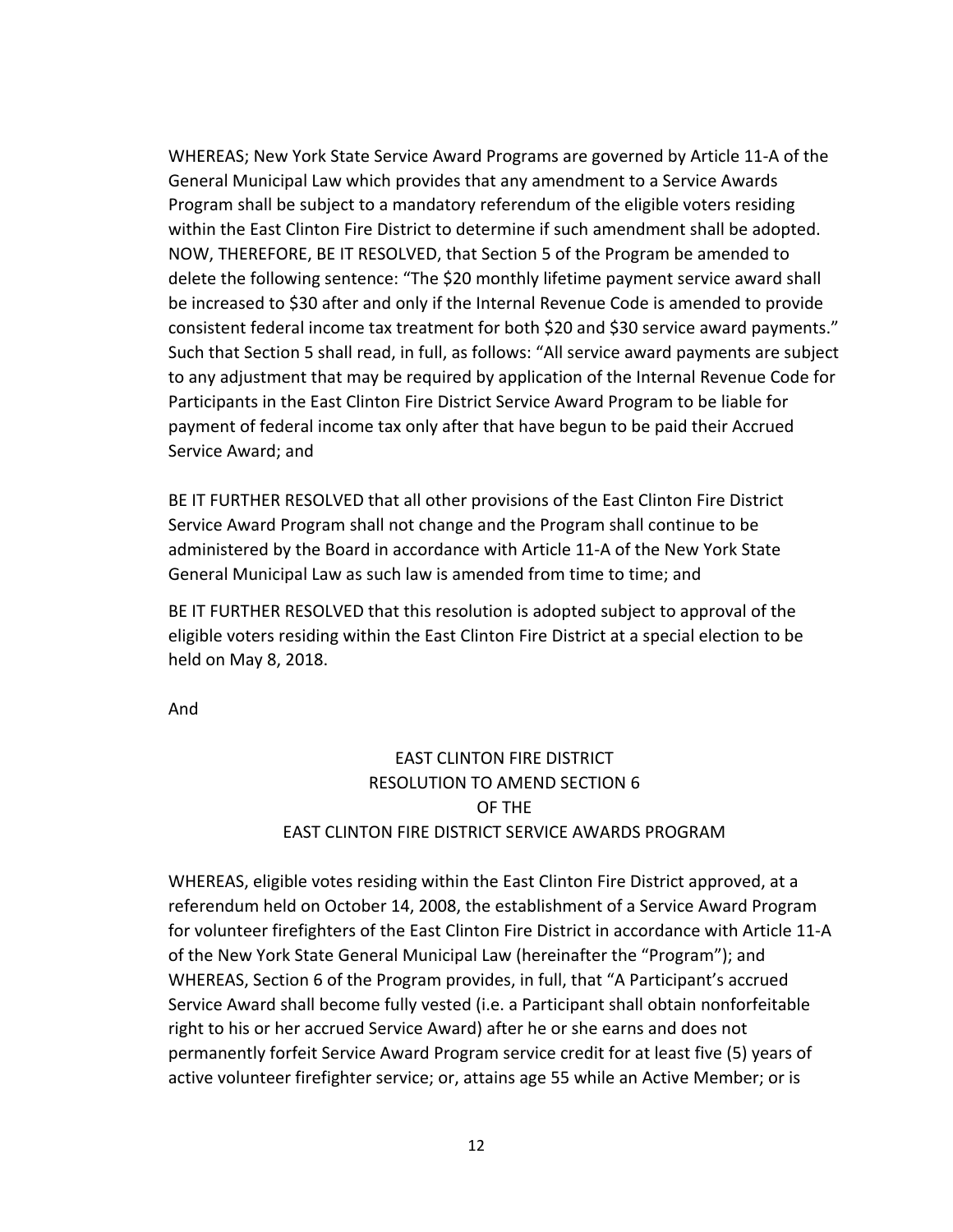awarded a Service Award Program total and permanent disability benefit payment or dies." And

WHEREAS, the Board desires to amend the Program such that Section 6 of the Program provides, in full, that: "A Participant's accrued Service Award shall become fully vested (i.e. a Participant shall obtain nonforfeitable right to his or her accrued Service Award) after he or she earns and does not permanently forfeit Service Award program service credit for at least five (5) years of active volunteer firefighter service; or, attains age 62 while an Active Member; or is awarded a Service Award Program total and permanent disability benefit payment; or dies; and entitlement age is herein defined as 62 years of age, which amendment to the Program would have no increase in the estimated annual cost per covered participant; and

WHEREAS, New York State Service Award Programs are governed by Article 11-A of the General Municipal Law which provides that any amendment to a Service Awards Program shall be subject to a mandatory referendum of the eligible voters residing within the East Clinton Fire District to determine if such amendment shall be adopted.

NOW, THEREFORE, BE IT RESOLVED, that Section 6 of the Program be amended to read, in full, as follows: A Participant's accrued Service Award shall become fully vested (i.e. a Participant shall obtain nonforfeitable right to his or her accrued Service Award) after he or she earns and does not permanently forfeit Service Award program service credit for at least five (5) years of active volunteer firefighter service; or, attains age 62 while an Active Member; or is awarded a Service Award Program total and permanent disability benefit payment; or dies; and entitlement age is herein defined as 62 years of age", and

BE IT FURTHER RESOLVED that all other provisions of the East Clinton Fire District Service Award Program shall not change and the Program shall continue to be administered by the Board in accordance with Article 11-A of the New York State General Municipal Law as such law is amended from time to time; and

BE IT FURTHER RESOLVED that this resolution is adopted subject to approval of the eligible voters residing within the East Clinton Fire District at a special election to be held on May 8, 2018.

Section 2. The notice of such special election shall be in substantially the following form, to-wit:

> NOTICE OF SPECIAL ELECTION EAST CLINTON FIRE DISTRICT TOWN OF CLINTON DUTCHESS COUNTY, NEW YORK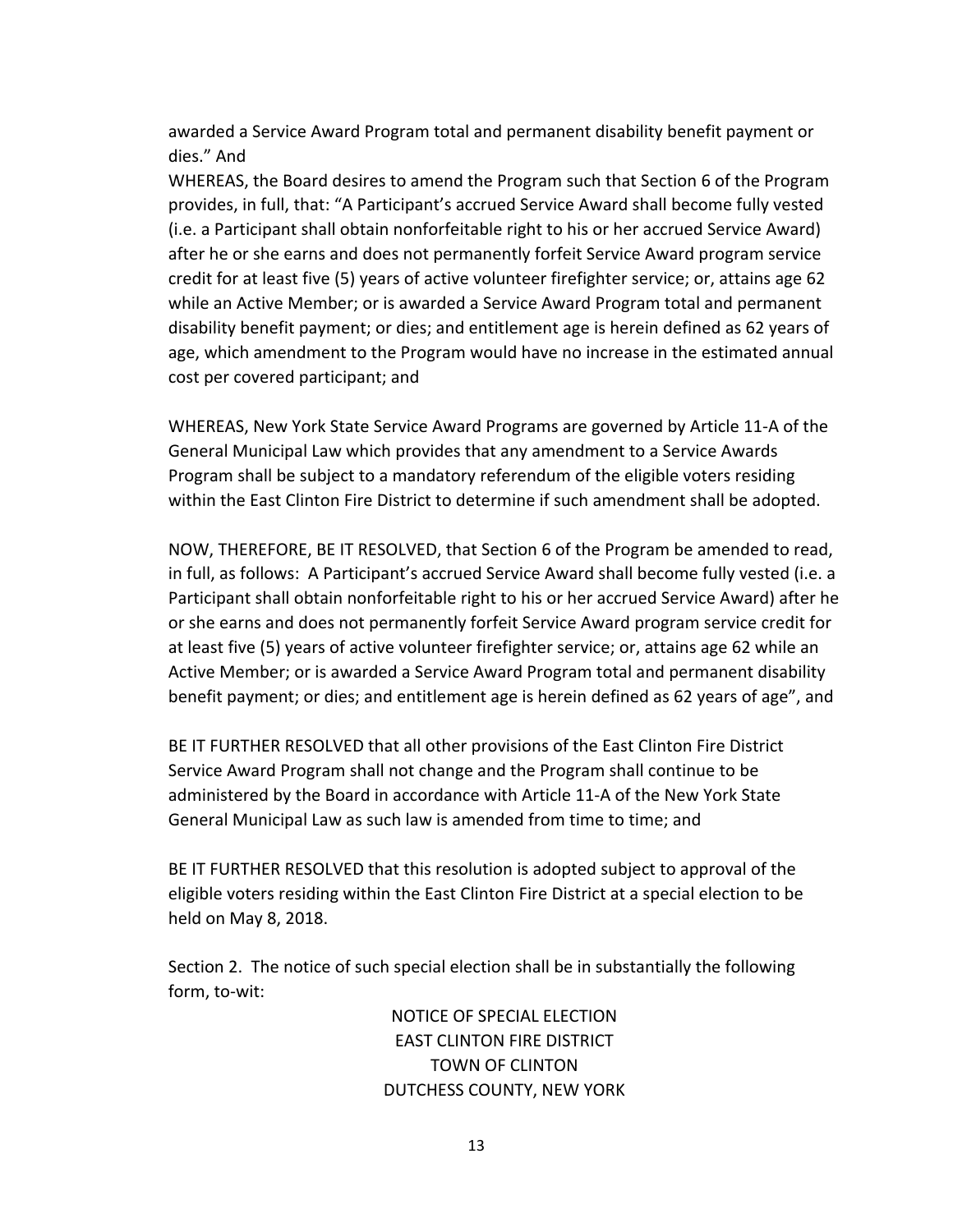NOTICE IS HEREBY GIVEN that, pursuant to Article 11 of the New York State Town Law, a special election of the qualified voters of the East Clinton Fire District will be held on May 8, 2018, at the East Clinton Fire District Firehouse, 9 Firehouse Lane, Clinton Corners, New York, between the hours of 5:00 P.M. and 9:00 P.M. for the purpose of voting by ballot on the adoption or rejection of the hereinafter two (2) Propositions pursuant to resolutions adopted by the Board on March 14, 2018:

#### **PROPOSITION ONE**

**SHALL THE RESOLUTION, ADOPTED BY THE EAST CLINTON FIRE DISTRICT BOARD OF FIRE COMMISSIONERS ON MARCH 14, 2018 AMENDING SECTION 5 OF THE EAST CLINTON FIRE DISTRICT SERVICE AWARD PROGRAM BY DELETING THE FOLLOWING** SENTENCE:

**"THE \$20 MONTHLY LIFETIME PAYMENT SERVICE AWARD SHALL BE INCREASED TO \$30 AFTER AND ONLY IF THE INTERNAL REVENUE CODE IS AMENDED TO PROVIDE CONSISTENT FEDERAL INCOME TAX TREATMENT FOR BOTH \$20 AND \$30 SERVICE AWARD PAYMENTS"** 

SUCH THAT SAID SECTION 5 SHALL READ, IN FULL, AS FOLLOWS:

**"ALL SERVICE AWARD PAYMENTS ARE SUBJECT TO ANY ADJUSTMENT THAT MAY BE REQUIRED BY APPLICATION OF THE INTERNAL REVENUE CODE JFOR PARTICIPATNS IN THE EAST CLINTON FIRE DISTRICT SERCICE AWARD PROGRAM TO BE LIABLE FOR PAYMENT OF FEDEAL INCOME TAX ONLY AFTER THAT HAVE BEGUN TO BE PAID THEIR ACCRUED SERVICE AWARD."**

**BE ADOPTED?**

#### **PROPOSITION TWO**

**SHALL THE RESOLUTION, ADOPTED BY THE EAST CLINTON FIRE DISTRICT BOARD OF FIRE COMMISSINOERS ON MARCH 14, 2018 AMENDING SECTION 6 OF THE EAST CLINTON FIRE DISTRICT SERVICE AWARD PROGRAM SUCH THAT SAID SECTION 6 SHALL READ, IN FULL, AS FOLLOWS:** 

**"A PARTICIPANT'S ACCRUED SERVICE AWARD SHALL BECOME FULLY VESTED (I.E. A PARTICPANT SHALL OBTAIN NONFORFEITABLE RIGHT TO HIS OR HER ACCRUED SERVICE AWARD) AFTER HE OR SHE EARNS AND DOES NOT PERMANENTLY FORFEIT SERVICE AWARD PROGRAM SERVICE CREDIT FOR AT LEAST FIVE (5) YEARS OF ACTIVE VOLUNTEER FIREFIGHTER SERVICE; OR, ATTAINS AGE 62 WHILE AN ACTIVE MEMBER; OR IS AWARDED A SERVICE AWARD PROGRAM TOTAL AND PERMANENT DISABILITY**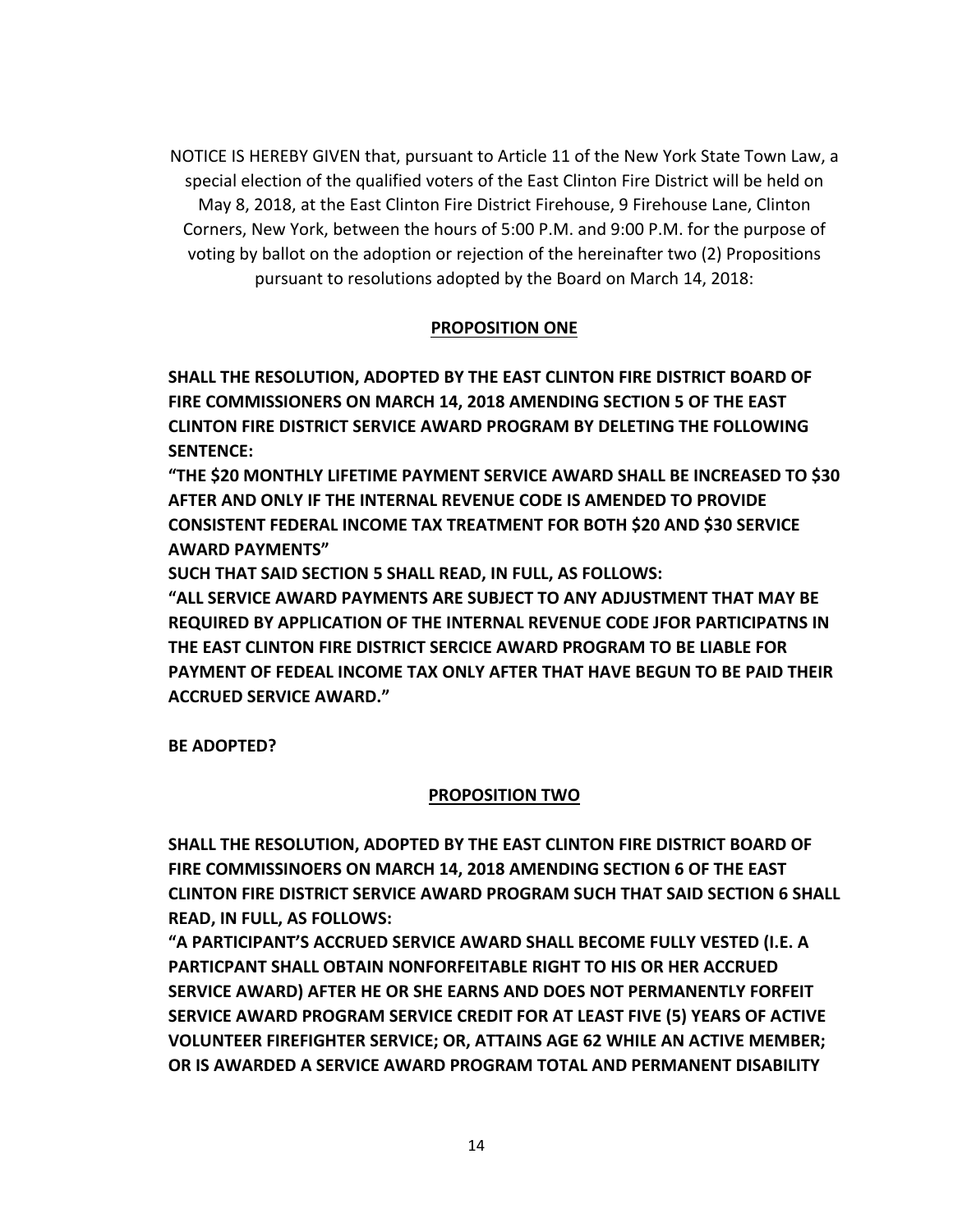# **BENEFIT PAYMENT; OR DIES, AND ENTITLEMENT AGE IS HEREIN DEFINED AS 62 YEARS OF AGE."**

### **BE ADOPTED?**

Section 3. Upon this resolution taking effect, the Fire District Secretary is hereby authorized and directed to give notice of such special election by publication of the notice described herein once in the Northern Dutchess News, a newspaper having a general circulation in said Fire district, the first publication to be not less than twentyseven  $(27)$  nor more than thirty-four  $(34)$  days prior to the date of such election.

Section 4. The polls will be kept open for the purpose of voting during the aforesaid hours. Only residents registered to vote with the Dutchess County Board of Elections on or before April 9, 2018, shall be eligible to vote.

Section 5. This resolution shall take effect immediately.

The question of the adoption of the foregoing resolution was duly put to a vote on roll call, which resulted as follows:

| <b>Commissioner Weiland</b>   | Ave | <b>Commissioner Calame</b> | Ave |
|-------------------------------|-----|----------------------------|-----|
| <b>Commissioner Trzcinski</b> | Ave | Chairman Forschler         | Ave |
| <b>Commissioner Russell</b>   | Ave |                            |     |
|                               |     |                            |     |

Motion carried 5-0. The resolution was thereupon declared duly adopted.

The legal notice will be posted on the website. There was some discussion regarding the time of the vote which is required to be  $6:00$  to  $9:00$  p.m. but can start earlier. Commissioner Calame would like it earlier to accommodate all the voters so the Board agreed to a time of 5:00 to 9:00 p.m.

The secretary was instructed to order the list of registered voters from the Board of Elections. The Board of Commissioners will need to review it. As far as election inspectors, Tony, who was in the audience, agreed to be the Chairman, and the secretary will contact Pat Mastri and Janet Haberstock to act as election inspectors. Nancy Cunningham has also been an election inspector in the past if needed. Mr. MacLeod will draft the legal notice and the ballot and provide a summary of what this vote is about which is two items: whether or not to eliminate the \$30 per month and to change the entitlement age from 55 to 62. Voters must be registered voters and the Board will provide absentee ballots and affidavits.

#### **NEW BUSINESS:**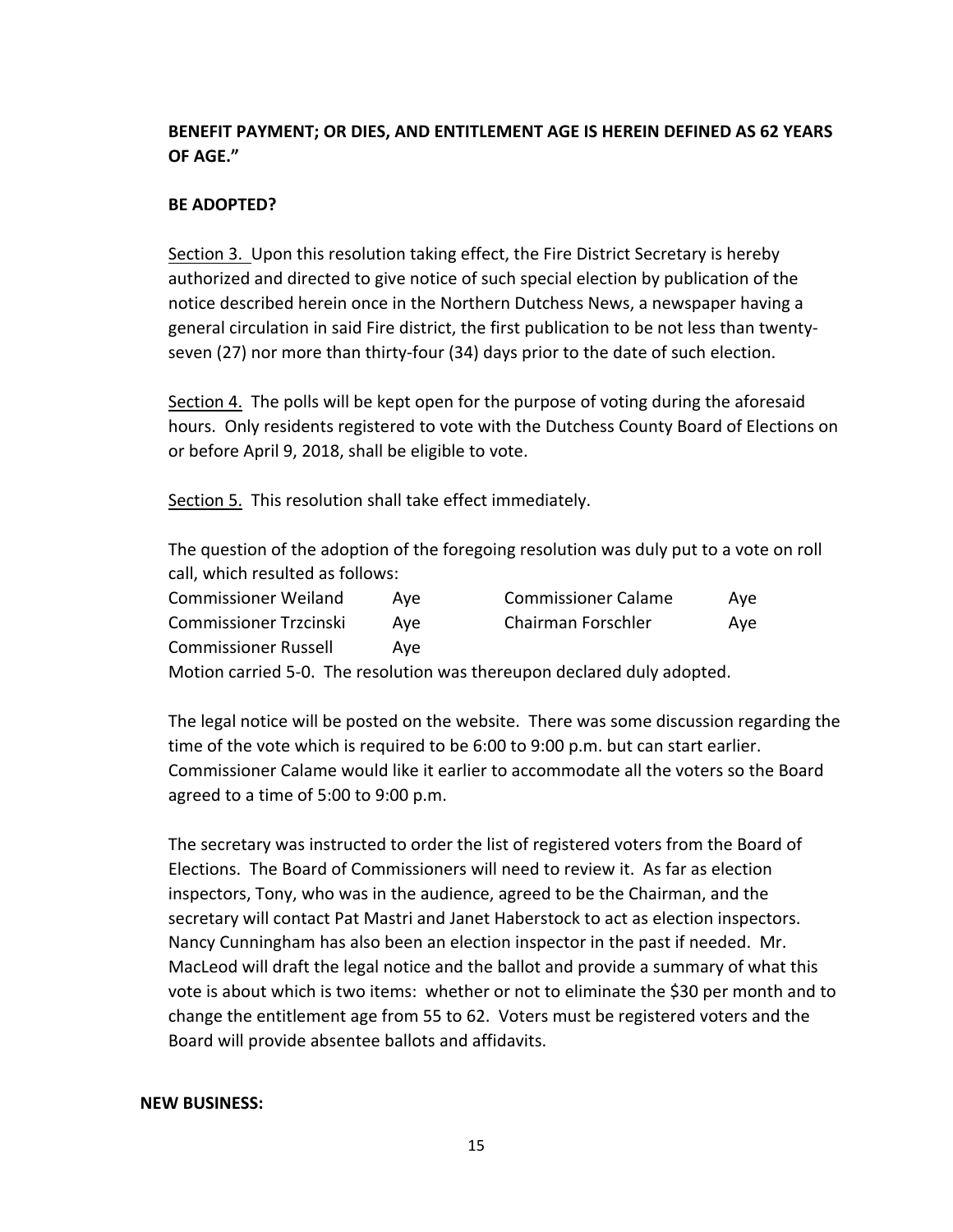Inspection dinner on April 21<sup>st</sup> – Oscar Edward Olson Jr. has achieved 50 years of active participation in the Fire Department. It is appropriate for the District to provide some type of gift in recognition of this service.

A motion to authorize funds up to \$300 for the Company's inspection dinner in addition to that which is in the budget was made by Chairman Forschler and seconded by Commissioner Weiland.

| <b>Commissioner Weiland</b>                        | Ave | <b>Commissioner Calame</b> | Ave |
|----------------------------------------------------|-----|----------------------------|-----|
| <b>Commissioner Trzcinski</b>                      | Ave | Chairman Forschler         | Ave |
| <b>Commissioner Russell</b><br>Motion carried 5-0. | Ave |                            |     |

Chairman Forschler will contact the Department. This amount will be reimbursed to a Department member by voucher.

Audit – Commissioner Weiland opened the bids received in response to the RFP for an accountant for the 2017 audit. A cost proposal and detailed technical proposal was received from Theodore Eglit, CPA who did the audit last year and from O'Connor Davies. The Eglit bid was \$3,800 and the O'Connor Davies bid was \$16,000. There was some discussion about the issues with the Eglit audit of 2016 but Commissioner Weiland thought they could be worked out. Mr. Passikoff will have to work closely with him. Hiring Mr. Eglit for the audit will allow a smooth transition from 2016 to 2017.

A motion to accept the offer from Theodore Eglit to perform an audit for five consecutive years at \$3,800 a year was made by Chairman Forschler and seconded by Commissioner Weiland. Commissioner Weiland said the commissioners should share their concerns with Mr. Eglit. Commissioner Calame said the language in the LOSAP plan regarding contingent liability should not have gone unnoticed and Mr. Eglit did not pursue this.

| <b>Commissioner Weiland</b>   | Ave | <b>Commissioner Russell</b> | Ave |
|-------------------------------|-----|-----------------------------|-----|
| <b>Commissioner Trzcinski</b> | Ave | Chairman Forschler          | Nay |
| <b>Commissioner Calame</b>    | Nav |                             |     |

Motion carried 4-1-0. Commissioner Weiland will liaise with Mr. Eglit.

- Safety Committee – Commissioner Trzcinski said this Board needs to think about who should be the lead person on the Safety Committee. It is an edict from Perma that we shall have one and Commissioner Trzcinski is leaning towards Commissioner Russell. To be effective, the committee should include people from rank and file and officer staff and provide quarterly communication. This will be further discussed at the April meeting.